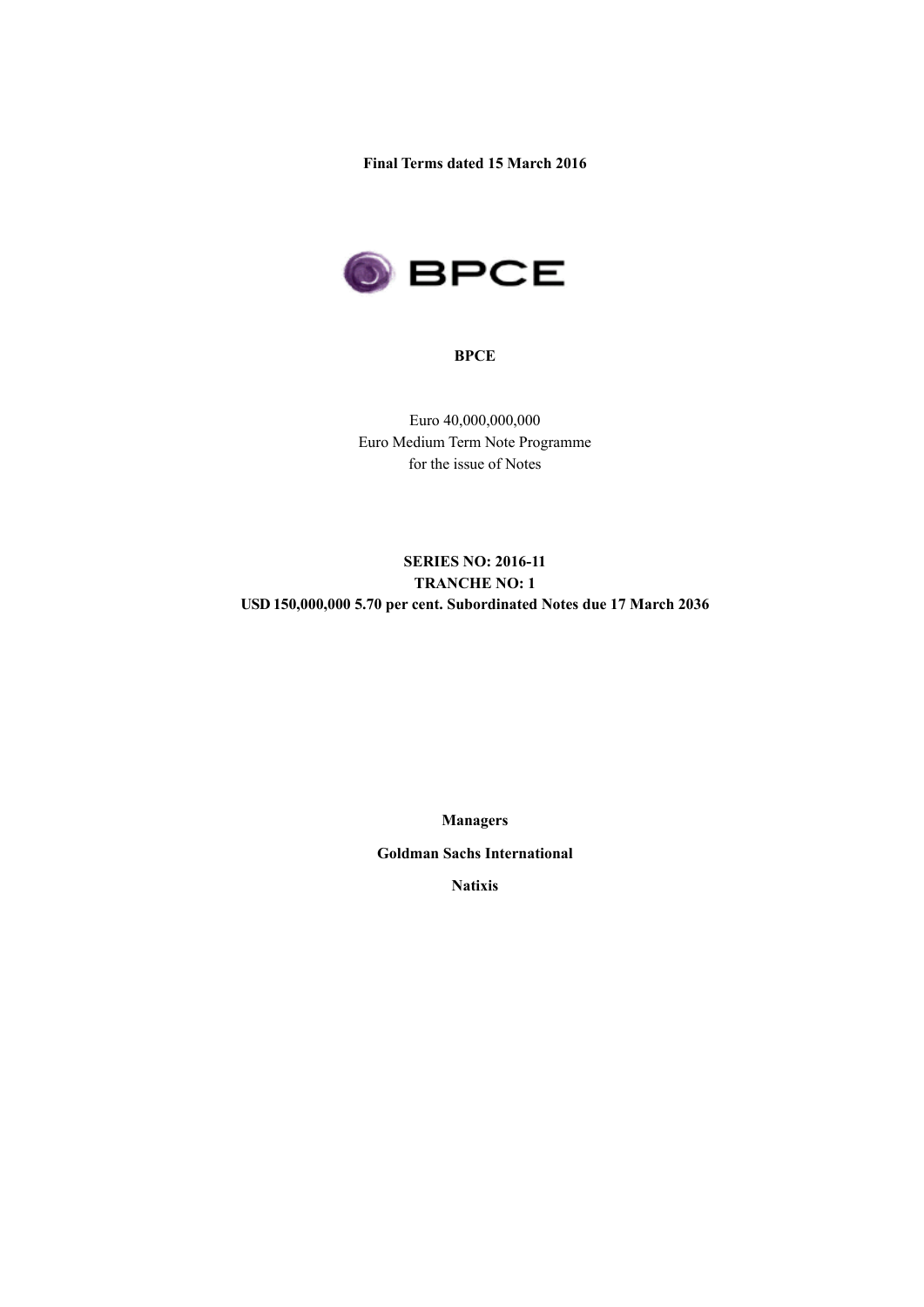#### **PART A – CONTRACTUAL TERMS**

Terms used herein shall be deemed to be defined as such for the purposes of the conditions (the "**Conditions**") set forth in the Base Prospectus dated 18 November 2015 which received visa n°15-588 from the *Autorité des marchés financiers* (the "**AMF**") on 18 November 2015 and the supplement to the Base Prospectus dated 29 February 2016 which received visa n°16-062 on 29 February 2016 (the "**Base Prospectus Supplement**"), which together constitute a base prospectus for the purposes of the Prospectus Directive (Directive 2003/71/EC), as amended (the "**Prospectus Directive**").

This document constitutes the Final Terms of the Notes described herein for the purposes of Article 5.4 of the Prospectus Directive and must be read in conjunction with such Base Prospectus as so supplemented. Full information on the Issuer and the offer of the Notes is only available on the basis of the combination of these Final Terms and the Base Prospectus as so supplemented. The Base Prospectus and the Base Prospectus Supplement are available for viewing at the office of the Fiscal Agent or each of the Paying Agents and on the website of the AMF (www.amf-france.org) and copies may be obtained from BPCE, 50 avenue Pierre Mendès-France, 75013 Paris, France.

| 1  | Issuer:                             | <b>BPCE</b>                                                                                                                                                                                                                                                                                                                                                                 |  |  |  |
|----|-------------------------------------|-----------------------------------------------------------------------------------------------------------------------------------------------------------------------------------------------------------------------------------------------------------------------------------------------------------------------------------------------------------------------------|--|--|--|
| 2  | Series Number:<br>(i)               | 2016-11                                                                                                                                                                                                                                                                                                                                                                     |  |  |  |
|    | Tranche Number:<br>(ii)             | $\mathbf{1}$                                                                                                                                                                                                                                                                                                                                                                |  |  |  |
| 3  | Specified Currency or Currencies:   | U.S. Dollars ("USD")                                                                                                                                                                                                                                                                                                                                                        |  |  |  |
| 4  | <b>Aggregate Nominal Amount:</b>    |                                                                                                                                                                                                                                                                                                                                                                             |  |  |  |
|    | Series:<br>(i)                      | USD 150,000,000                                                                                                                                                                                                                                                                                                                                                             |  |  |  |
|    | Tranche:<br>(ii)                    | USD 150,000,000                                                                                                                                                                                                                                                                                                                                                             |  |  |  |
| 5  | <b>Issue Price:</b>                 | 100,00 per cent. of the Aggregate Nominal<br>Amount                                                                                                                                                                                                                                                                                                                         |  |  |  |
| 6  | Specified Denomination:             | <b>USD 200,000</b>                                                                                                                                                                                                                                                                                                                                                          |  |  |  |
| 7  | <b>Issue Date:</b><br>(i)           | 17 March 2016                                                                                                                                                                                                                                                                                                                                                               |  |  |  |
|    | Interest Commencement Date:<br>(ii) | 17 March 2016                                                                                                                                                                                                                                                                                                                                                               |  |  |  |
| 8  | Interest Basis:                     | 5.70 per cent. Fixed Rate<br>(further particulars specified below)                                                                                                                                                                                                                                                                                                          |  |  |  |
| 9  | Maturity Date:                      | 17 March 2036                                                                                                                                                                                                                                                                                                                                                               |  |  |  |
| 10 | Redemption Basis:                   | Subject to any purchase and cancellation<br>or early redemption, the Notes will be<br>redeemed on the Maturity Date at 100 per<br>cent. of their nominal amount                                                                                                                                                                                                             |  |  |  |
| 11 | Change of Interest Basis:           | Not Applicable                                                                                                                                                                                                                                                                                                                                                              |  |  |  |
| 12 | Put/Call Options:                   | Not Applicable                                                                                                                                                                                                                                                                                                                                                              |  |  |  |
| 13 | Status of the Notes:<br>(i)         | Subordinated Notes:<br>subordinated<br>to<br>Senior Obligations,<br>senior<br>to <i>prêts</i><br>participatifs, titres participatifs and any<br>deeply subordinated obligations of the<br>Issuer; Senior Obligations being<br>all<br>unsecured and unsubordinated obligations<br>of the Issuer, and all other obligations<br>senior<br>expressed<br>to<br>rank<br>to<br>the |  |  |  |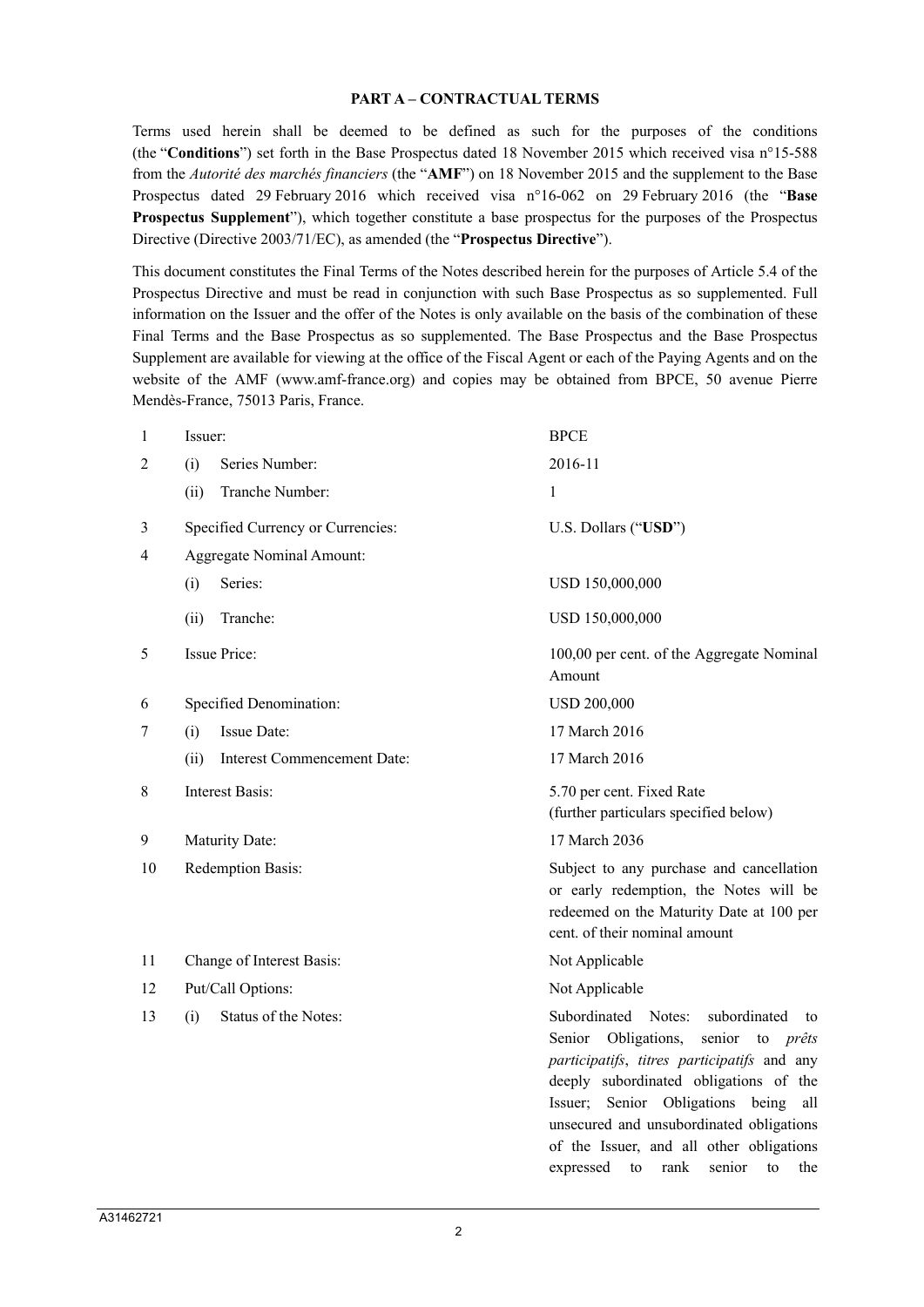|      |                                                                                                                          | Subordinated Notes, as provided by their<br>terms or by law                                                           |
|------|--------------------------------------------------------------------------------------------------------------------------|-----------------------------------------------------------------------------------------------------------------------|
| (11) | Dates of the corporate authorisations for issuance Decision of the <i>Directoire</i> of the Issuer<br>of Notes obtained: | dated 27 April 2015 and decision of<br>Mr. Jean-Philippe Berthaut, Head of Group<br>Funding, executed on 9 March 2016 |

#### **PROVISIONS RELATING TO INTEREST (IF ANY) PAYABLE**

| 14 | <b>Fixed Rate Note Provisions</b>                | Applicable                                                                                                          |  |  |
|----|--------------------------------------------------|---------------------------------------------------------------------------------------------------------------------|--|--|
|    | Rate of Interest:<br>(i)                         | 5.70 per cent. per annum payable semi-<br>annually in arrear on each Interest<br>Payment Date                       |  |  |
|    | Resettable:<br>(ii)                              | Not Applicable                                                                                                      |  |  |
|    | (iii) Interest Payment Date(s):                  | 17 March and 17 September in each year<br>commencing on 17 September 2016                                           |  |  |
|    | (iv) Fixed Coupon Amount:                        | Rate of Interest x Specified Denomination<br>x Day Count Fraction per Note of USD<br>200,000 Specified Denomination |  |  |
|    | Broken Amount(s):<br>(v)                         | Not Applicable                                                                                                      |  |  |
|    | (vi) Day Count Fraction:                         | 30/360                                                                                                              |  |  |
|    | (vii) Determination Dates:                       | Not Applicable                                                                                                      |  |  |
|    | (viii) Payments on Non-Business Days             | As per the Conditions                                                                                               |  |  |
| 15 | <b>Floating Rate Note Provisions</b>             | Not Applicable                                                                                                      |  |  |
| 16 | Zero Coupon Note Provisions                      | Not Applicable                                                                                                      |  |  |
| 17 | <b>Inflation Linked Interest Note Provisions</b> | Not Applicable                                                                                                      |  |  |
|    | PROVISIONS RELATING TO REDEMPTION                |                                                                                                                     |  |  |
| 18 | Call Option                                      | Not Applicable                                                                                                      |  |  |
| 19 | Put Option                                       | Not Applicable                                                                                                      |  |  |

20 Final Redemption Amount of each Note USD 200,000 per Note of USD 200,000

#### 21 Early Redemption Amount

- (i) Early Redemption Amount of each Note payable on redemption upon the occurrence of a Capital Event (Condition  $6(g)$ ), for a Withholding Tax Event (Condition  $6(h)(i)$ ), or for a Tax Deductibility Event (Condition 6(c)(iii)): USD 200,000 per Note of USD 200,000
- (ii) Redemption for taxation reasons permitted on days others than Interest Payment Dates (Condition 6(h)): Yes
- (iii) Unmatured Coupons to become void upon early redemption (Materialised Bearer Notes only)

Specified Denomination

Specified Denomination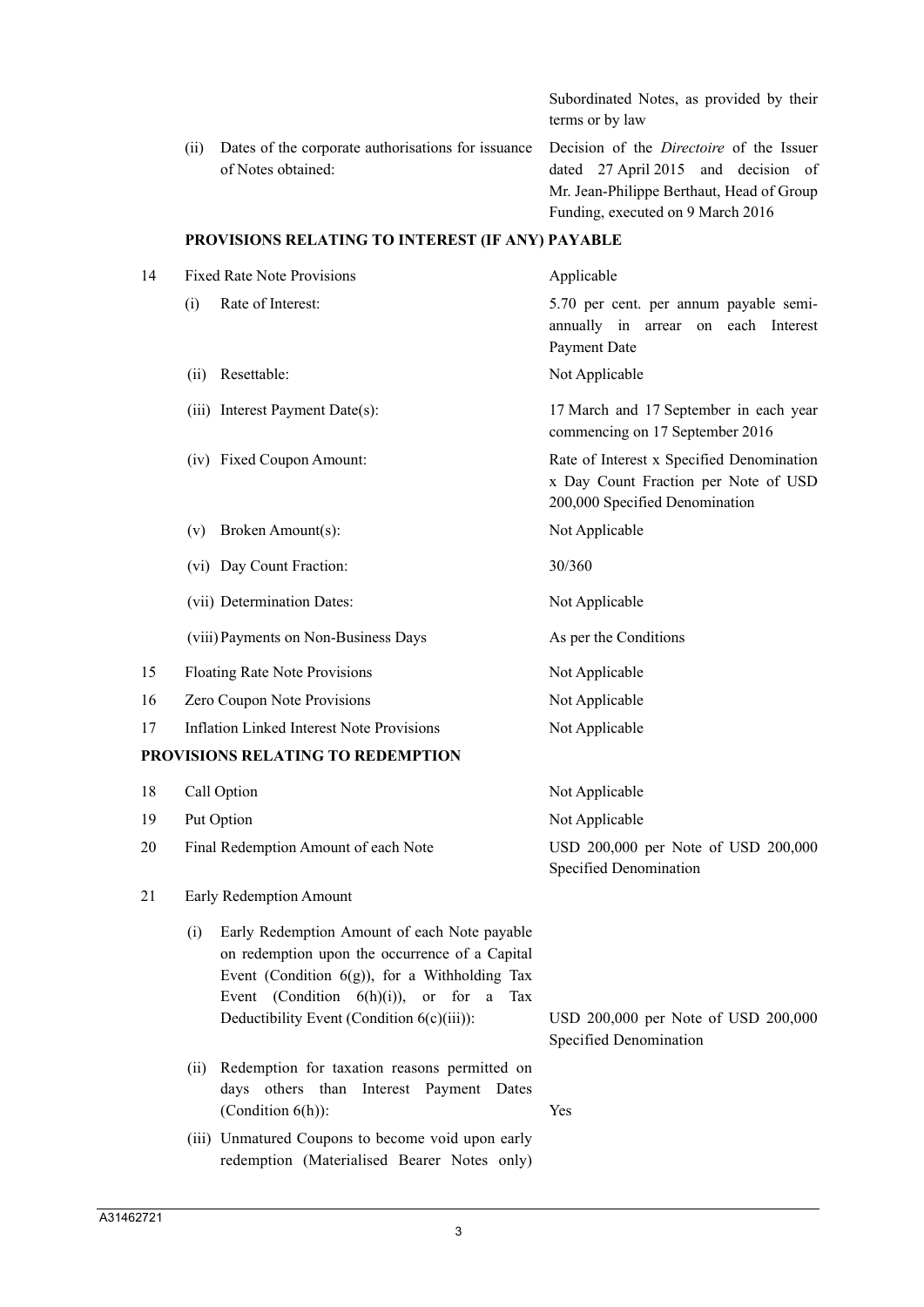(Condition 7(f)): Not Applicable

# **GENERAL PROVISIONS APPLICABLE TO THE NOTES**

| 22 | Form of Notes:                                                                                                                            | Dematerialised Notes                                                                                                                                                                                                                                                                      |  |  |  |  |  |
|----|-------------------------------------------------------------------------------------------------------------------------------------------|-------------------------------------------------------------------------------------------------------------------------------------------------------------------------------------------------------------------------------------------------------------------------------------------|--|--|--|--|--|
|    | Form of Dematerialised Notes:<br>(i)                                                                                                      | Bearer form (au porteur)                                                                                                                                                                                                                                                                  |  |  |  |  |  |
|    | Registration Agent:<br>(ii)                                                                                                               | Not Applicable                                                                                                                                                                                                                                                                            |  |  |  |  |  |
|    | Temporary Global Certificate:<br>(iii)                                                                                                    | Not Applicable                                                                                                                                                                                                                                                                            |  |  |  |  |  |
|    | Applicable TEFRA exemption:<br>(iv)                                                                                                       | Not Applicable                                                                                                                                                                                                                                                                            |  |  |  |  |  |
| 23 | Financial Centre(s):                                                                                                                      | Not Applicable                                                                                                                                                                                                                                                                            |  |  |  |  |  |
| 24 | Talons for future Coupons or Receipts to be attached to<br>Definitive Notes (and dates on which such Talons<br>mature):<br>Not Applicable |                                                                                                                                                                                                                                                                                           |  |  |  |  |  |
| 25 | Details relating to Instalment Notes: amount of each<br>instalment, date on which each payment is to be made:<br>Not Applicable           |                                                                                                                                                                                                                                                                                           |  |  |  |  |  |
| 26 | Redenomination provisions:                                                                                                                | Not Applicable                                                                                                                                                                                                                                                                            |  |  |  |  |  |
| 27 | Purchase in accordance with Articles L.213-1 A and<br>D.213-1 A of the French Code monétaire et financier:                                | Applicable                                                                                                                                                                                                                                                                                |  |  |  |  |  |
| 28 | Consolidation provisions:                                                                                                                 | Not Applicable                                                                                                                                                                                                                                                                            |  |  |  |  |  |
| 29 | Masse:                                                                                                                                    | Contractual Masse shall apply                                                                                                                                                                                                                                                             |  |  |  |  |  |
|    |                                                                                                                                           | Name and address of the Representative:<br>Maître Antoine Lachenaud<br>10, rue de Sèze<br>75009 Paris<br>France                                                                                                                                                                           |  |  |  |  |  |
|    |                                                                                                                                           | Name and address of the alternate<br>Representative:<br>SELARL MCM Avocat represented by<br>Maître Philippe Maisonneuve<br>Avocat<br>10, rue de Sèze<br>75009 Paris<br>France<br>Representative<br>The<br>will<br>receive<br>a<br>remuneration of Euro 2,000 (excluding<br>VAT) per year. |  |  |  |  |  |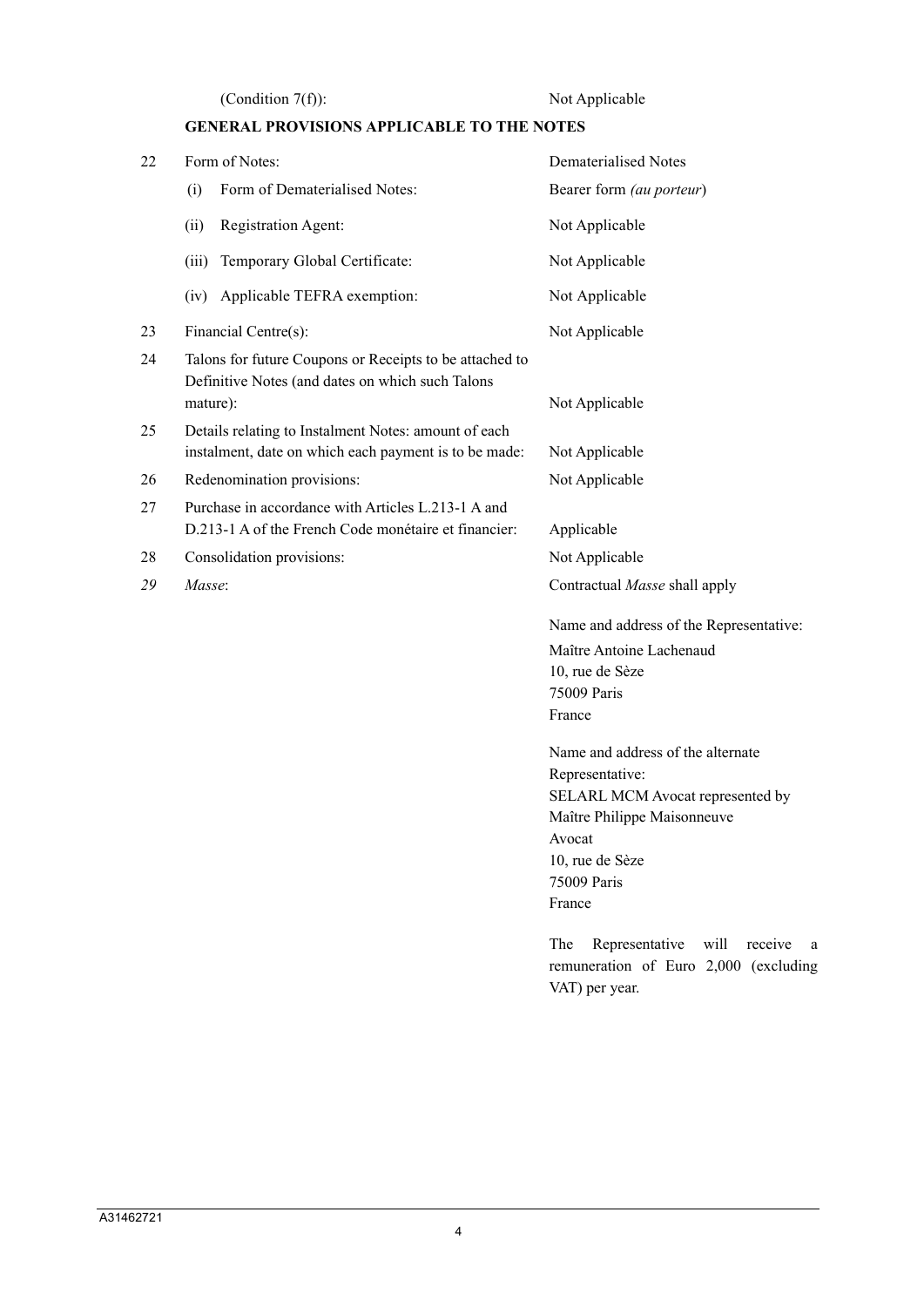# **RESPONSIBILITY**

The Issuer accepts responsibility for the information contained in these Final Terms.

Signed on behalf of BPCE

Duly represented by: Jean-Philippe BERTHAUT, Head of Group Funding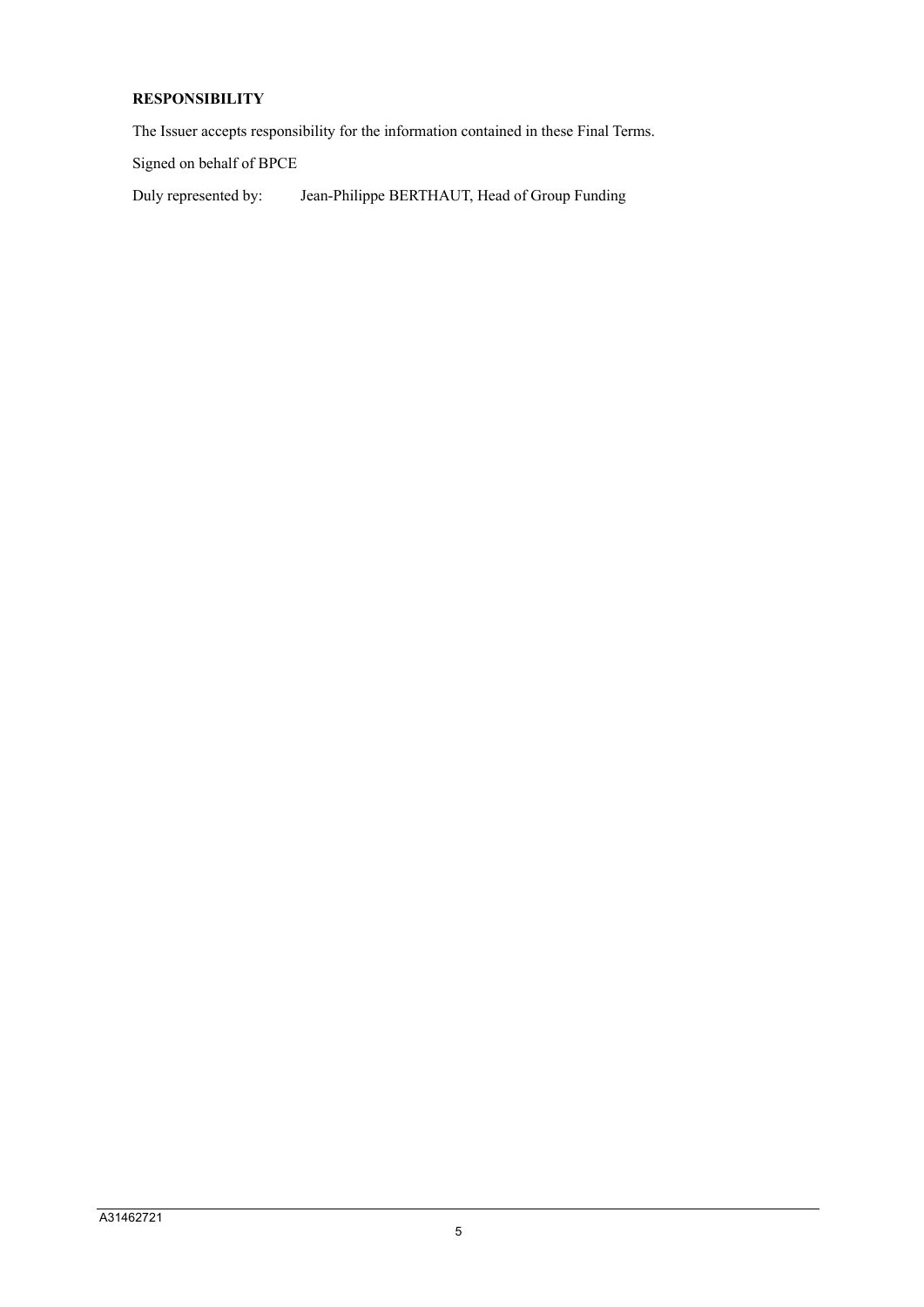# **PART B – OTHER INFORMATION**

#### **1 LISTING AND ADMISSION TO TRADING**

| (i) |          |  | Listing and Admission to Application has been made by the Issuer (or on its behalf) for |
|-----|----------|--|-----------------------------------------------------------------------------------------|
|     | trading: |  | the Notes to be listed and admitted to trading on Euronext                              |
|     |          |  | Paris with effect from the Issue Date.                                                  |
|     |          |  |                                                                                         |

(ii) Estimate of total expenses related to admission to trading: Euro 14,900 (including AMF fees**)**

### **2 RATINGS**

Ratings: The Notes to be issued are expected to be rated: S & P: BBB Moody's: Baa3 Fitch: A-Each of S&P Moody's and Fitch is established in the European Union and registered under Regulation (EC) No 1060/2009 as amended.

### **3 INTERESTS OF NATURALAND LEGAL PERSONS INVOLVED IN THE ISSUE**

Save as discussed in "Subscription and Sale", so far as the Issuer is aware, no person involved in the offer of the Notes has an interest material to the offer.

### **4 YIELD**

The yield is calculated at the Issue Date on the basis of the Issue Price. It is not an indication of future yield.

### **5 OPERATIONAL INFORMATION**

| ISIN:                                                                                          | FR0013137791             |
|------------------------------------------------------------------------------------------------|--------------------------|
| Common Code:                                                                                   | 138039463                |
| Depositaries:                                                                                  |                          |
| (i)<br>Euroclear France to act as<br>Central Depositary:                                       | <b>Yes</b>               |
| (ii)<br>Common Depositary<br>for<br>Euroclear and Clearstream<br>Luxembourg:                   | No                       |
| Any clearing system(s) other than<br>Euroclear and Clearstream,<br>Luxembourg and the relevant |                          |
| identification number(s):                                                                      | Not Applicable           |
| Delivery:                                                                                      | Delivery free of payment |